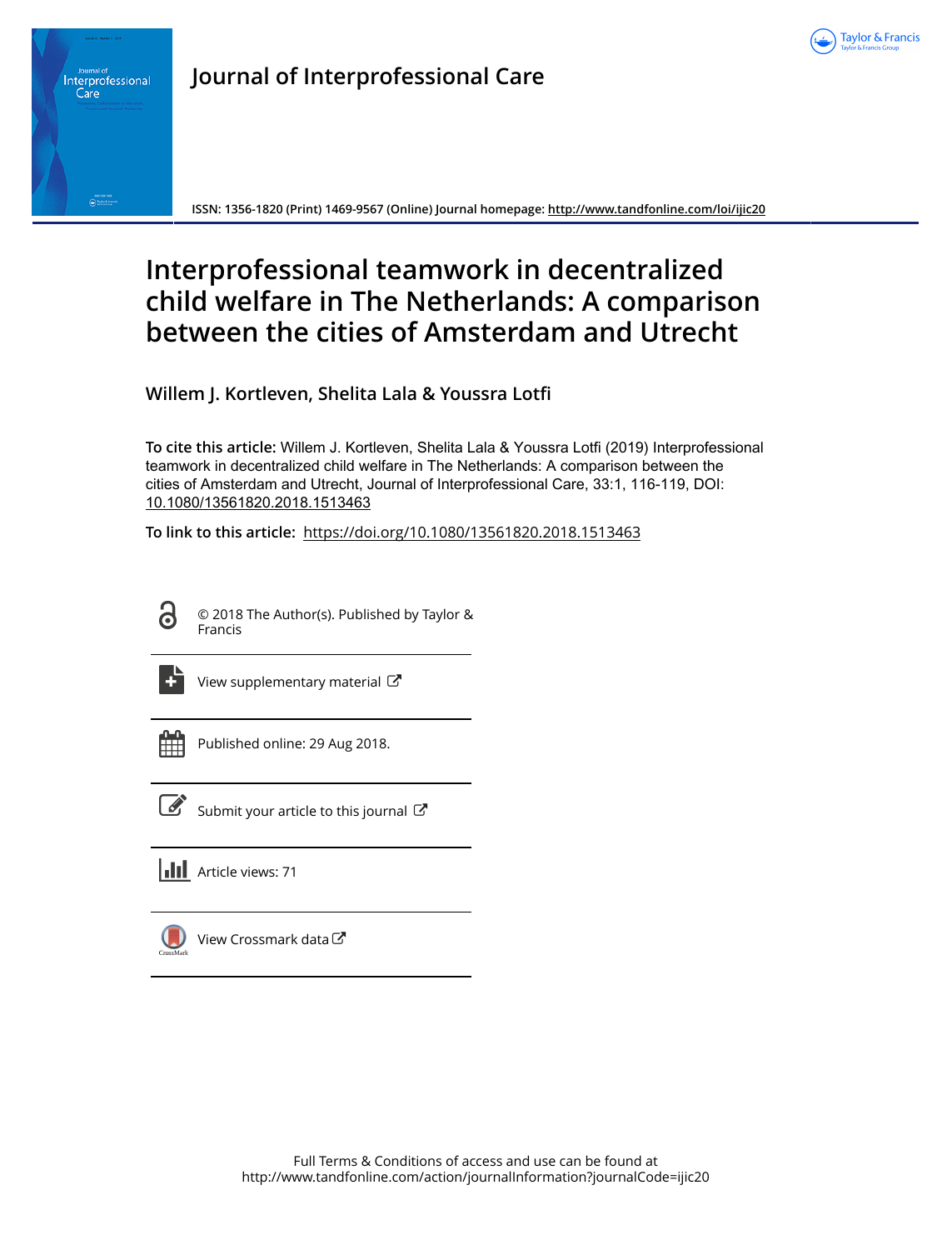# SHORT REPORT

Taylor & Francis Taylor & Francis Group

**a** OPEN ACCESS **a** Check for updates

# Interprofessional teamwork in decentralized child welfare in The Netherlands: A comparison between the cities of Amsterdam and Utrecht

# Willem J. Kortleven<sup>[a](#page-1-0)</sup>, Shelita Lala<sup>b</sup>, and Youssra Lotfi<sup>b</sup>

<span id="page-1-0"></span>a Department of Political Science and Public Administration, Vrije Universiteit Amsterdam, Amsterdam Netherlands; <sup>b</sup> Vrije Universiteit Amsterdam, Amsterdam Netherlands

# **ABSTRACT**

The recent transformation of child welfare in the Netherlands has improved opportunities for interprofessional working. We compared two models of teamworking within newly established interprofessional teams in the cities of Amsterdam and Utrecht, conducting a secondary analysis of semi-structured interviews collected through three broader research projects. Respondents include seventeen interprofessional team members (six from Utrecht, eleven from Amsterdam), representing a variety of teams across city, as well as two policymakers from Utrecht and one from Amsterdam. Team members were approached using convenience sampling, policymakers were purposively recruited. In different rounds of open and focused coding, we found that differences in team organization between the two cities have led to differences in the quality of interprofessional teamworking. Teamworking is best developed in Utrecht partly because team members are recruited and employed by a single organization. This has enabled a more careful process of selection and team composition than in Amsterdam, where a delegation approach entailed fragmentation as well as the risk of divided loyalty between team and mother organization. In addition, while the development of interprofessional teamwork in Utrecht is served by certain structures, teams in Amsterdam have suffered from an imbalance between freedom and structure, causing insecurity amongst staff and reduced chances of interprofessional integration. Despite the apparent success of the Utrecht model of interprofessional teamworking, interprofessional collaboration across team boundaries might suffer from the fact that teams in Utrecht, unlike in Amsterdam, do not comprise representatives of relevant partner organizations.

# Introduction

<span id="page-1-2"></span><span id="page-1-1"></span>Poor interprofessional and inter-organizational coordination in child welfare and protection has been a recurrent finding in reviews of child death cases and child welfare systems in different countries (e.g. Kuijvenhoven & Kortleven, [2010;](#page-4-0) Munro, [2011](#page-4-1); Sidebotham, [2012](#page-4-2)). In the Netherlands, this was one of the reasons for a major transformation of the child welfare system. The Youth Act, which came into force on 1st January 2015, removed bureaucratic and sectoral barriers to interprofessionalism by loosening legal constraints, merging budgets and making local governments responsible for all types of child welfare, ranging from parenting support to child mental health care and child protection. Local governments have developed new child welfare structures that are meant to advance interprofessional working in ways tailored to the local situation. In most if not all municipalities, a key role has been given to newly established interprofessional teams for initial assessment of children's and families' problems, support, and coordination of care provision.

In order to understand how these local interprofessional teams have functioned thus far and to what extent they have fostered effective interprofessional teamworking, we compared two models of teamworking in the largest and fourthlargest cities of the Netherlands, Amsterdam and Utrecht. These cities, which have built a reputation as pioneers in the development of interprofessional teams, have adopted distinct approaches to team organization and composition, scope of tasks and modes of operation. We investigated whether the differences in approach have consequences for the quality of teamworking.

# Background

Interprofessional teams in the cities of Amsterdam and Utrecht consist mainly (in Amsterdam) or exclusively (in Utrecht) of so-called generalist professionals. The generalist role, whose development is considered critical to the transformation of child welfare, is carried out by professionals with different professional and disciplinary backgrounds who have also gained (or are still gaining) basic knowledge of other professions and disciplines. Such broad expertise should enable them to make an integral assessment of needs, provide support, and continue to coordinate welfare provision thereafter.

Generalists may need to consult with specialized professionals when they lack certain expertise among themselves. To this end, interprofessional teams in Amsterdam also comprise

© 2018 The Author(s). Published by Taylor & Francis

This is an Open Access article distributed under the terms of the Creative Commons Attribution-NonCommercial-NoDerivatives License (http://creativecommons.org/licenses/by-nc-nd/4.0/), which permits non-commercial re-use, distribution, and reproduction in any medium, provided the original work is properly cited, and is not altered, transformed, or built upon in any way.

# ARTICLE HISTORY

Received 19 June 2017 Revised 13 August 2018 Accepted 15 August 2018

#### **KEYWORDS**

Child protection; child welfare; decentralization; Interprofessional collaboration; interprofessional learning; teamwork

CONTACT Willem Kortleven & w.j.kortleven@vu.nl **D** Department of Political Science and Public Administration, Vrije Universiteit Amsterdam, De Boelelaan 1105, Amsterdam 1081 HV, Netherlands

Supplemental data for this article can be access on the publisher'[s website](https://doi.org/10.1080/13561820.2018.1513463).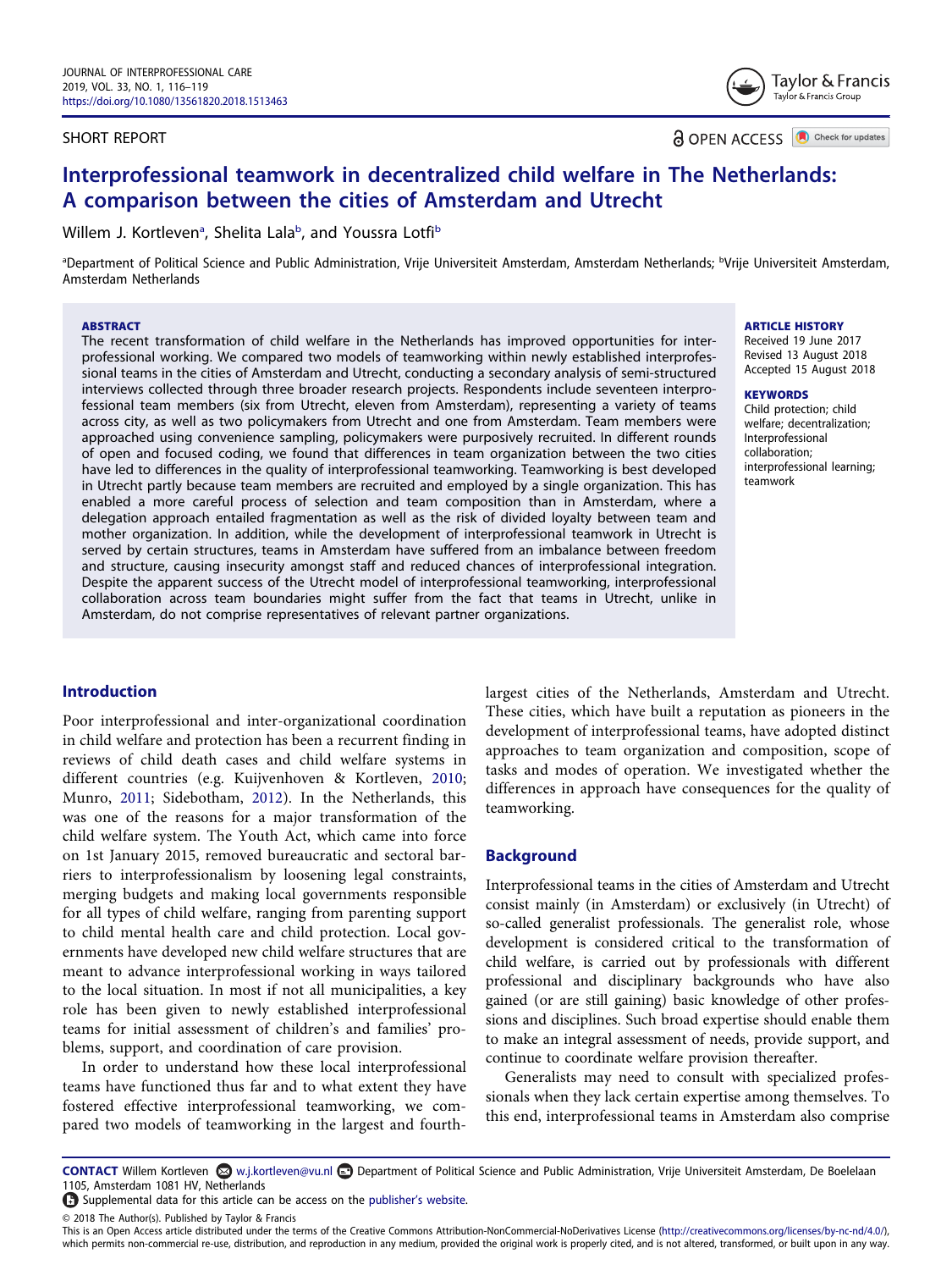specialists (such as a child psychologist) and representatives of specific agencies (e.g. child health care and a child protection agency). In Utrecht, specialist expertise must be sought outside the teams. In addition, team organization differs between these cities in the sense that teams in Amsterdam are divided into two tiers, with first-tier teams responsible for initial assessment and basic support and second-tier teams for complex, multi-problem cases, whereas Utrecht has a single-tier system.

A final, and crucial, difference concerns the way teams are staffed. Teams in Utrecht are embedded in a single organization, which recruits and employs the team members, in order to prevent professionals from experiencing divided loyalty between their team and a mother organization. Teams in Amsterdam are staffed according to a more traditional delegation model, in which team members remain formally employed by their mother organizations.

# **Methods**

This study undertook a secondary analysis of part of the data from three research projects. One project, carried out by the first author, focused on improvisation practices associated with the decentralization of child welfare in the Netherlands. The other two projects concerned the master's thesis research of the second and third authors, supervised by the first author. The second author investigated in what way the decentralization of child welfare changed interprofessional collaboration in Amsterdam and Utrecht, both within and across the boundaries of interprofessional teams. The third author studied how the generalist role within interprofessional teams in Amsterdam was being developed.

<span id="page-2-0"></span>Table 1. Overview of respondents.

# Data collection

The secondary analysis was conducted on nineteen semistructured interviews, in which three policymakers and seventeen members of interprofessional teams partook. The small group of policymakers consisted of the municipal program manager responsible for the transition of child welfare in Amsterdam as well as the municipal cabinet's portfolio holder for child welfare in Utrecht, who was interviewed together with a municipal policy officer. They were purposively recruited because of their leading role in the organization of decentralized child welfare and were interviewed by the first author in September 2013, during the preparation of the decentralization. An appointment to also interview the Amsterdam portfolio holder for child welfare was twice rescheduled, then cancelled.

The group of seventeen professionals comprised six generalists from Utrecht, ten generalists from Amsterdam (two of them based in first-tier teams, eight based in second-tier teams), and one team leader (first-tier team) from Amsterdam. All professionals were recruited by convenience sampling and interviewed by the second and third authors in May–July 2016. Professionals were approached using the authors' networks and snowballing techniques, and by e-mailing interprofessional teams with an invitation to participate. Those who agreed to participate represent a variety of teams across city. All interviews were audio-recorded and transcribed verbatim. [Table 1](#page-2-0) provides an overview of the respondents.

The selection of these interviews from the wider data set we had available was based on two decisions. First, we decided to focus on the only two cities in which we interviewed both policymakers and professionals, so as to be able to relate policy choices to professional experiences. Consequently, we

| City      | Code            | Function                                              | Professional and organizational background                                                                                                                         |
|-----------|-----------------|-------------------------------------------------------|--------------------------------------------------------------------------------------------------------------------------------------------------------------------|
| Amsterdam | R1              | Municipal program manager<br>transition child welfare | N/A                                                                                                                                                                |
|           | R <sub>2</sub>  | Team leader 1st-tier team                             | Clinical child psychologist at education consultancy firm; now employed by municipality                                                                            |
|           | R <sub>3</sub>  | Generalist 1st-tier team                              | Investigator & behavioral expert at (statutory) Child Protection Board; now delegated by local welfare<br>and social work organization (A)                         |
|           | R <sub>4</sub>  | Generalist 1st-tier team                              | Parent counselor; delegated by local child welfare organization (B)                                                                                                |
|           | R <sub>5</sub>  | Generalist 2nd-tier team                              | Family worker; delegated by (and working part time at) supraregional organization treating children &<br>youth with complex behavioral problems (C)                |
|           | R <sub>6</sub>  | Generalist 2nd-tier team                              | Family worker; delegated by regional child welfare & parenting support organization (D)                                                                            |
|           | <b>R7</b>       | Generalist 2nd-tier team                              | In-home counselor specializing in mental health & addiction problems; delegated by (and working part<br>time at) Protestant Christian social work organization (E) |
|           | R <sub>8</sub>  | Generalist 2nd-tier team                              | Social worker & autism specialist; delegated by national welfare organization supporting people with<br>disabilities (F)                                           |
|           | R <sub>9</sub>  | Generalist 2nd-tier team                              | General social worker; delegated by (and working part time at) local welfare and social work<br>organization (G)                                                   |
|           | R <sub>10</sub> | Generalist 2nd-tier team                              | Adult social worker; delegated by organization F                                                                                                                   |
|           | R <sub>11</sub> | Generalist 2nd-tier team                              | Social worker; delegated by organization F                                                                                                                         |
|           | R <sub>12</sub> | Generalist 2nd-tier team                              | Social worker & trainer; delegated by organization F                                                                                                               |
| Utrecht   | R <sub>13</sub> | Municipal cabinet's portfolio<br>holder               | N/A                                                                                                                                                                |
|           | R <sub>14</sub> | Municipal policy officer                              | N/A                                                                                                                                                                |
|           | <b>R15</b>      | Generalist                                            | Youth/school social worker; formerly employed by organization F, a local child welfare & parenting<br>support organization (H) and other welfare organizations     |
|           | R <sub>16</sub> | Generalist                                            | Clinical child psychologist & foster care employee; formerly employed by regional child welfare &<br>parenting support organization (I)                            |
|           | R <sub>17</sub> | Generalist                                            | Youth probation officer & child protection social worker; formerly employed by regional child protection<br>agency (J)                                             |
|           | <b>R18</b>      | Generalist                                            | Child/school social worker; formerly employed by organization H and other welfare organizations                                                                    |
|           | R <sub>19</sub> | Generalist                                            | Expertise in child protection; organizational background unknown                                                                                                   |
|           | R <sub>20</sub> | Generalist                                            | (Forensic) social worker & systems therapist; formerly employed by supraregional child welfare &<br>parenting support organization (K) and forensic institutions   |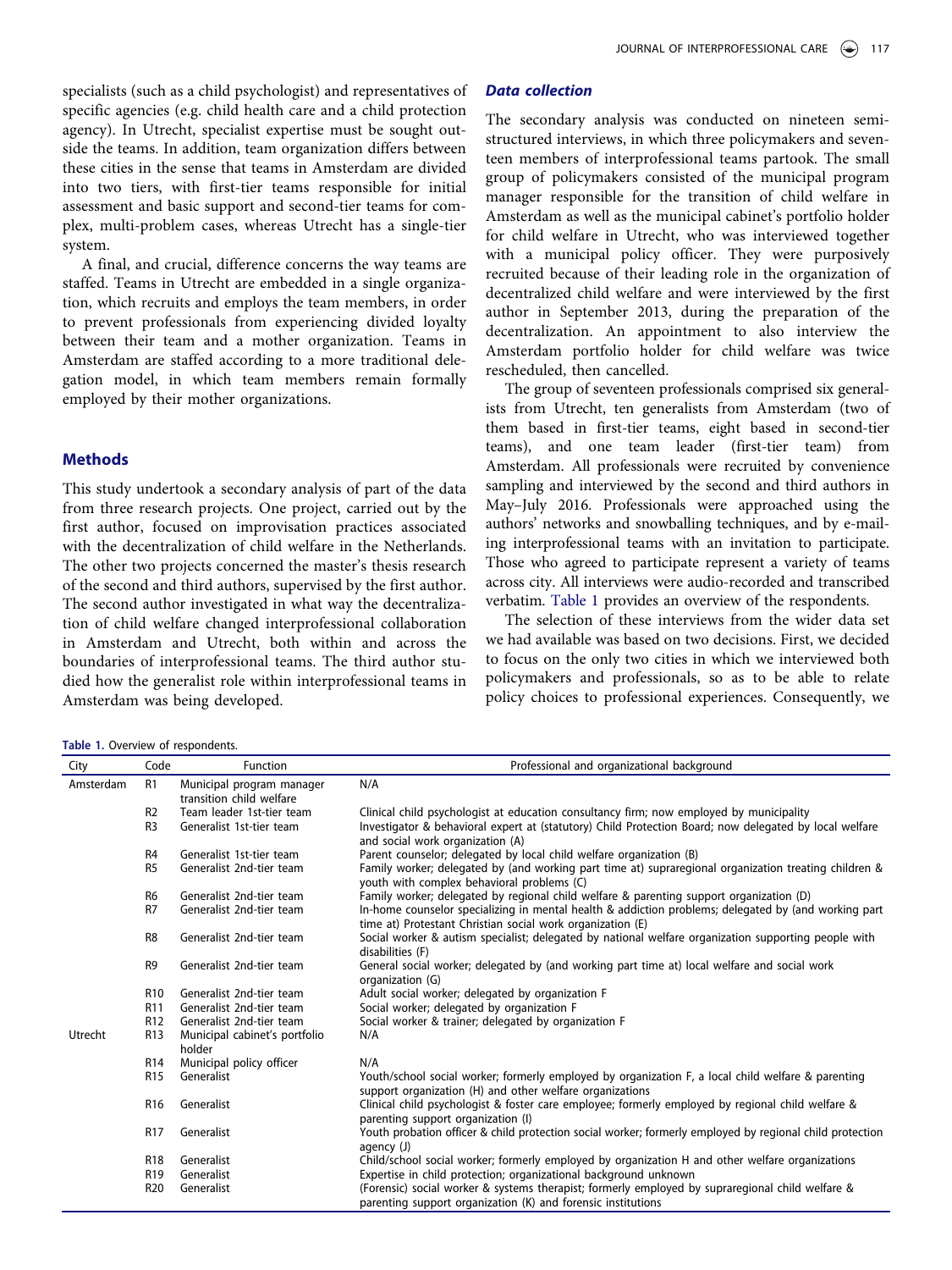excluded interviews with policymakers from other municipalities obtained in the first research project, since no professionals were interviewed in those municipalities. Second, given the word limit imposed on short reports, we decided to limit the scope of this report to interprofessional teamworking and to not consider interprofessional collaboration across team boundaries. We therefore left out from the analysis several interviews with other stakeholders and child welfare professionals outside the interprofessional teams.

### Data analysis

The secondary analysis of the selected interviews, conducted by the first author, started with a round of open coding of the interviews with professionals. This brought to the attention the possible relationship between differences in team organization and the quality of teamworking. In subsequent rounds of focused coding, this relationship was further investigated, disentangled, and found sufficiently confirmed. While coding the interviews with professionals, we also encountered apparently non-organizational factors influencing the quality of teamworking, most notably personal characteristics of team members. However, on second thought, it turned out that the role personal characteristics play could be traced back to aspects of team organization as well, since the way of selecting team members determines in large part which personalities a team is composed of. The interviews with policymakers were predominantly used to outline the organization of interprofessional teams in both cities, putting the experiences of professionals into context.

# Ethical considerations

All respondents agreed to be interviewed for scientific purposes and consented to audio-recording the interviews. During one interview, audio-recording was temporarily suspended due to the sensitivity of details discussed. Data have been sufficiently anonymized to prevent identity disclosure. As identification could not be entirely excluded in the case of policymakers, sensitive quotations have been avoided. The Ethical Review Board of the Faculty of Social Sciences, Vrije Universiteit Amsterdam (Reference: ERB/17-08-01, declared that this study complies with the ethical guidelines of the faculty.

# **Results**

Table 2 (see online supplementary file) provides a selection of quotes that illustrate and support the findings presented in the results section. All quotes have been translated from Dutch into English by the first author. The results suggest that differences in team organization between Amsterdam and Utrecht have led to differences in the quality of interprofessional teamworking. Whereas in Utrecht five of the six interviewed generalist professionals indicated they felt safe and happy with interprofessional relations within their team (R15, R16, R17, R18, R20 Theme 1), respondents from Amsterdam expressed more negativity towards team dynamics (four out of ten generalists: R7, R8, R11, R12 Theme 1), and those expressing more positivity were less

unequivocal than in Utrecht. Amsterdam respondents who said team collaboration was fine often added this was despite some adverse circumstance like high staff turnover, or that things were worse in the near history, or in other teams (R4, R5 Theme 1). In explaining these differences, two factors seem especially relevant.

First, a single team organization recruiting and employing team members, the Utrecht model, apparently provides stronger incentives and safeguards for teamworking than the Amsterdam model, with team members delegated by different organizations. The Utrecht model enabled a careful process of selection and team composition, increasing the likelihood of capable and motivated team members as well as adequate teamworking (R15, R16, R18 Theme 2).

Due to the involvement of different organizations, the selection process in Amsterdam has been fragmented and less careful (R2, R4 Theme 2). As a consequence, team composition and dynamics have been largely left to chance (R8, R11 Theme 2) and professionals have been allowed to become team members without thorough consideration or even with some reluctance, as the decision to delegate them to a team has not always been purely their own (R6 Theme 2 & Theme 5). Together with the possibility of returning to one's mother organization (R7 Theme 3), this seems to explain part of the high staff turnover that stands out as an issue in the interviews with Amsterdam team members (R5, R7, R11 Theme 1).

The delegation model also complicates identification with a team. Whereas in Utrecht team spirit turned out to be generally well-developed (R15, R16, R17, R18, R20 Theme 1; R17, R18 Theme 3) and differences in background and perspective were predominantly seen as complementary (R15, R16, R18 Theme 2; R16, R17, R18, R20 Theme 4), many respondents in Amsterdam defined themselves and others as representatives of an organization and profession rather than close colleagues in the same team (R2, R5, R7, R8, R12 Theme 3), and perceived different perspectives more often as conflicting (R11, R12 Theme 4). Typically, one's own mother organization (some professionals even continued to work there part-time, cf. R5 Theme 3) was contrasted positively with other organizations and was valued by various respondents as a place where one may temporarily retreat from interprofessional team dynamics (R5, R7, R8 Theme 3; R12 Theme 4). Nonetheless, some Amsterdam respondents reported they primarily identified with their team, showing that a continued connection with a mother organization, if plainly formal, need not be an obstacle (R4, R10 Theme 3).

Second, the quality of interprofessional teamworking relates to the balance between freedom and structure in the organization of the teams. Several respondents from Amsterdam said a lack of guidelines made them feel quite insecure about how to deal with team collaboration and generalist working (R4, R6 Theme 5). This was mentioned as another cause of the high staff turnover. In Utrecht, professional freedom has been structured more strongly right from the beginning, reducing the uncertainty associated with interprofessionalism to a manageable level (R16, R17 Theme 5).

Illustrative is the practice of working in pairs. In Utrecht, cases are allocated to varying pairs of generalists, depending on which expertise is required. This practice appears to be a